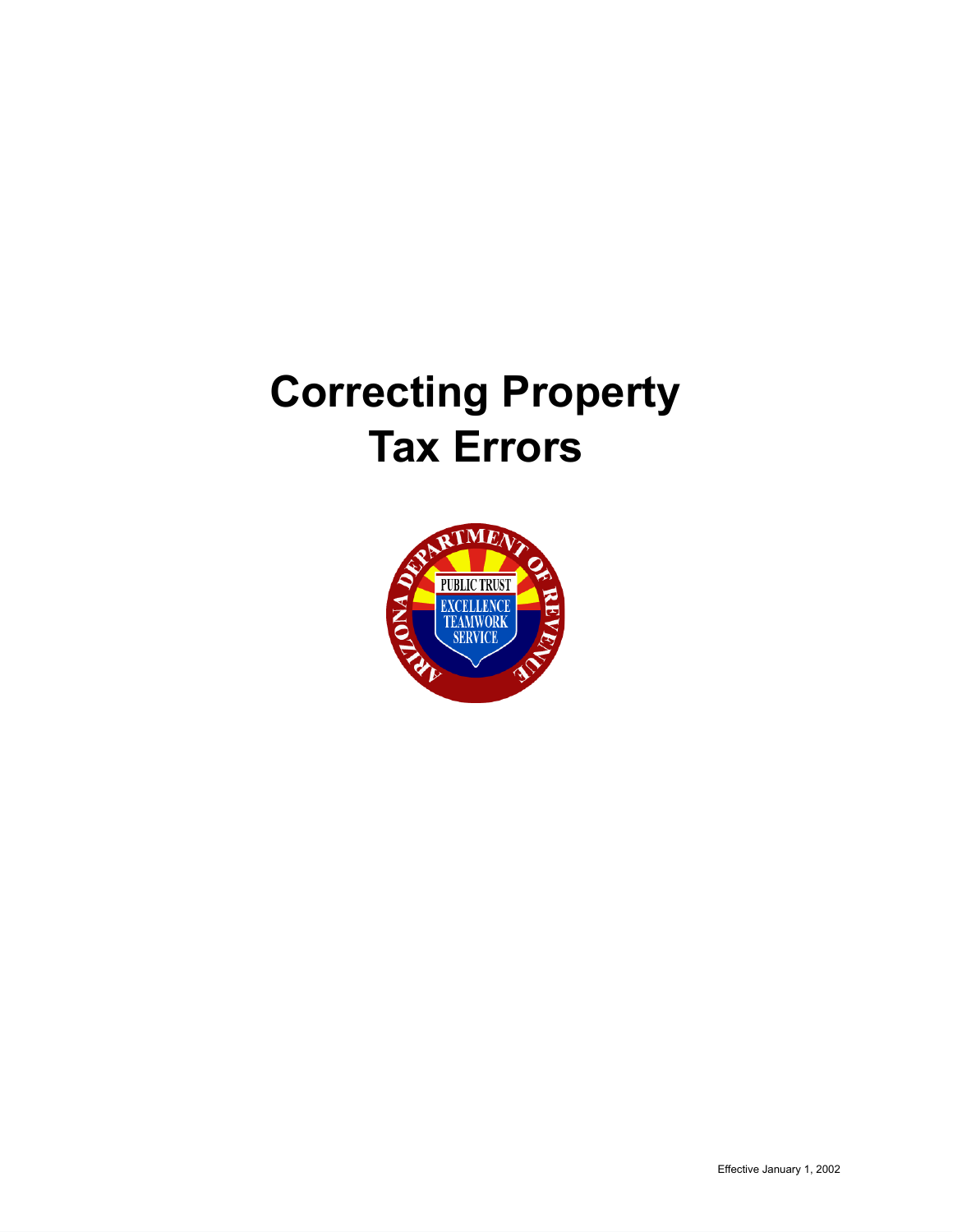## **Correcting Property Tax Errors**

Legislation was adopted in 1994 to provide a simple and expedient procedure to correct errors occurring in either assessing or collecting property taxes. Such corrections are to be performed whether to the owner's or to the taxing authority's benefit. Prior legislation did not provide satisfactory procedures, resulting in conflicting court interpretations of the law.

The purpose of the legislation was to provide a mechanism that would be acceptable to both property owners and taxing authorities. As a practical matter, any error correction has certain limitations. A time limit is prescribed within which claims may be asserted and after which any error correction would be prohibited. The statutes governing property tax assessment or collection error correction procedures are A.R.S. [42-16251](https://www.azleg.gov/viewDocument/?docName=http://www.azleg.gov/ars/42/16251.htm) through [42-16258](https://www.azleg.gov/viewDocument/?docName=http://www.azleg.gov/ars/42/16258.htm).

This assessment and collection error correction procedure is **not** a substitute for the appeals process. The appeals process is used when the owner disagrees with the Assessor's or the Department's opinion of a property's value or its legal classification (or if the Assessor or Department disagree with a decision issued by either a County Board of Equalization or the State Board of Equalization). Property value and classification determinations require the use of discretion and judgment, and are matters of opinion on the part of the local County Assessor or the Department. Disagreements regarding value and classification should not be treated as errors, but should be appealed pursuant to Title 42, Chapter 16, Articles 2, 3, 4 or 5, or Chapter 19, Article 2.

An assessment or collection error, in comparison, must be exclusively factual in nature, must be objectively verifiable without the exercise of discretion, opinion or judgment, and must be demonstrated by clear and convincing evidence. However, if an administrative or judicial appeal is pending, pursuant to A.R.S. [42-16255\(B\)](https://www.azleg.gov/viewDocument/?docName=http://www.azleg.gov/ars/42/16255.htm), an alleged error shall be adjudicated as part of the administrative or judicial appeal. The County Assessor, the Department, or any reviewing body must use the valuation criteria that were in effect on the valuation date, when valuing any property with respect to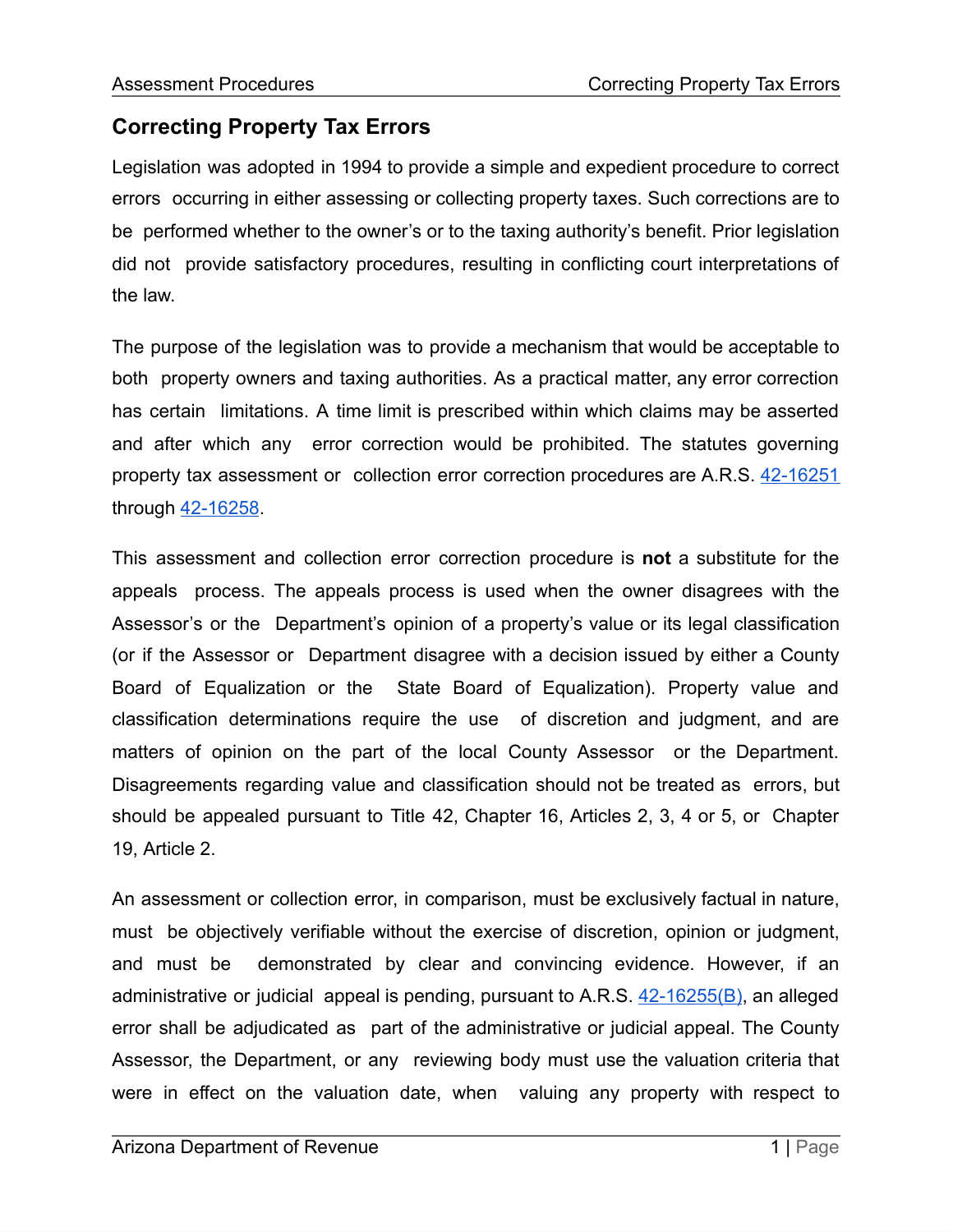correcting property tax assessment or collection errors, pursuant to Title 42, Chapter 16, Article 6. A.R.S. [42-16257.](https://www.azleg.gov/viewDocument/?docName=http://www.azleg.gov/ars/42/16257.htm)

A.R.S. [42-16251\(3\)](https://www.azleg.gov/viewDocument/?docName=http://www.azleg.gov/ars/42/16251.htm) defines a property tax assessment or collection error as follows:

"Error" means any mistake in assessing or collecting property taxes resulting from:

- a) An imposition of an incorrect, erroneous or illegal tax rate that resulted in assessing or collecting excessive taxes.
- b) An incorrect designation or description of the use of property or its classification pursuant to chapter 12, article 1 of this title.
- c) Applying the incorrect assessment ratio percentages prescribed by chapter 15, article 1 of this title.
- d) Misreporting or failing to report property if a statutory duty exists to report the property.
- e) Subject to the requirements of section  $42-16255(B)$ , a valuation that is based on an error that is exclusively factual in nature or due to a specific legal restriction that affects the subject property and that is objectively verifiable without the exercise of discretion, opinion or judgment and that is demonstrated by clear and convincing evidence, such as:
	- i) A mistake in the description of the size, use or ownership of land, improvements or personal property.
	- ii) Clerical or typographical errors in reporting or entering data that was used directly to establish valuation.
	- iii) A failure to timely capture on the tax roll a change in value caused by new construction, destruction, demolition or splitting or consolidating interests in real property existing on the valuation date.
	- iv) The existence or nonexistence of the property on the valuation date.
	- v) Any other objectively verifiable error that does not require the exercise of discretion, opinion or judgment."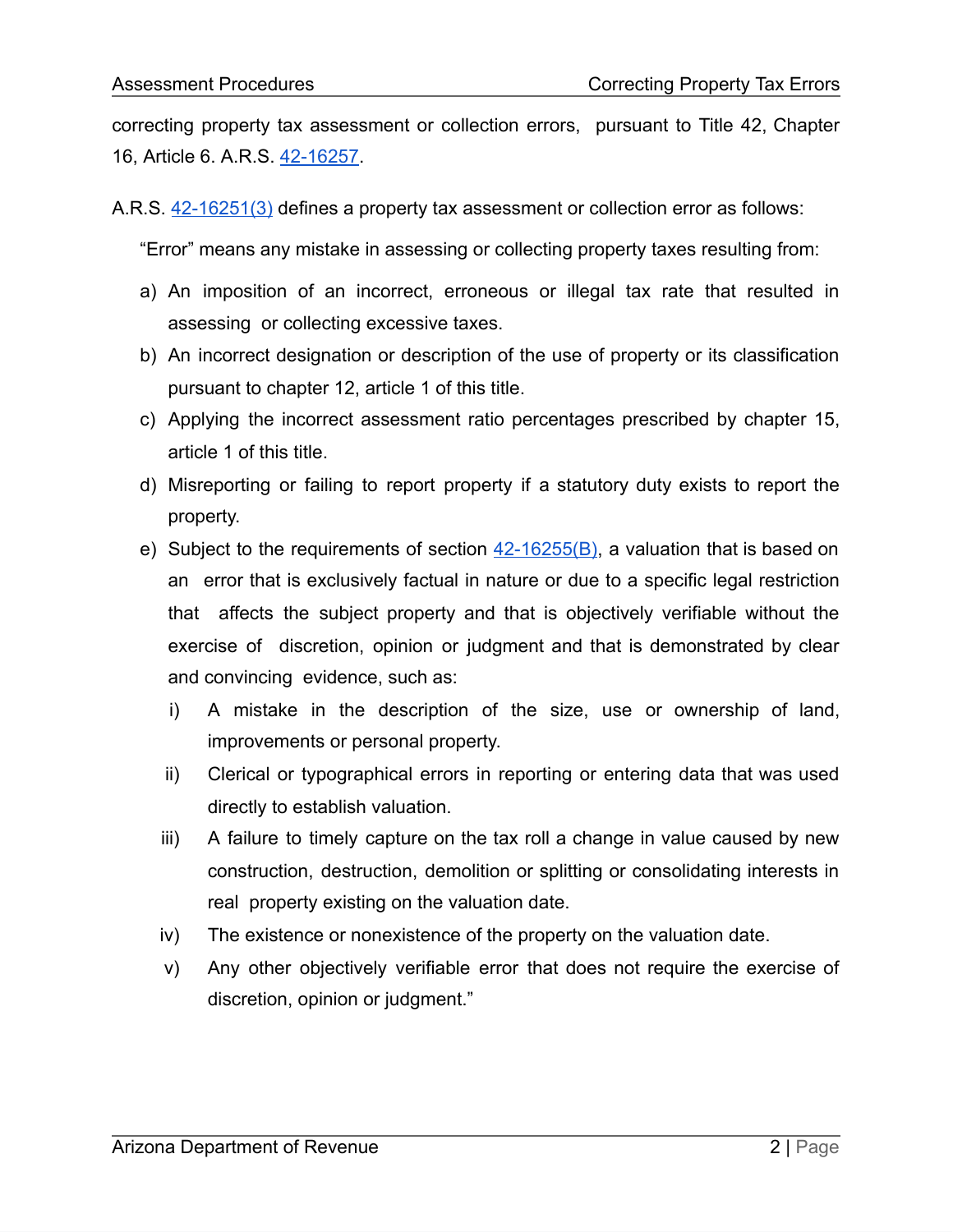The following examples are **not** included in the meaning of the term "error":

- a) Typical valuation and classification issues which involve the application of discretion, opinion or judgment. These require an independent review of the overall valuation of the property and are handled by the appeals process.
- b) Corrections that result from a change in the law as a result of a final nonappealable ruling by a court of competent jurisdiction in a case that does not involve the property for which a correction is claimed.
- c) A failure to file the forms in a timely manner as required by statute which provide the owner with a more favorable tax status, such as qualified agricultural status, or to achieve a tax exempt status.

#### **Notice of Proposed Correction**

The Notice of Proposed Correction is a notification provided by the County Assessor or the Department to a property owner in cases where any real or personal property has been improperly assessed because of a property tax error. It must be on a form prescribed by the Department (DOR 82179A for single parcels and DOR 82179AA for multiple parcels for real property, and DOR 82179P for personal property) and sent to the owner's last known mailing address.

The notice is to be sent by certified mail, return receipt requested, if correction of the error results in an increase in the valuation of the property. It may be sent by regular mail if correction of the error does not result in an increase in the valuation. This procedure is specified in A.R.S. [42-16252.](https://www.azleg.gov/viewDocument/?docName=http://www.azleg.gov/ars/42/16252.htm)

This Notice of Proposed Correction must:

- a) Clearly identify the subject property by tax parcel number or tax roll number and the year or years for which the error correction is proposed.
- b) Explain the error, the reasons for the error and the proposed correction of the error.
- c) Inform the owner of the procedure and deadlines for appealing all or part of the proposed determination before the tax roll is corrected.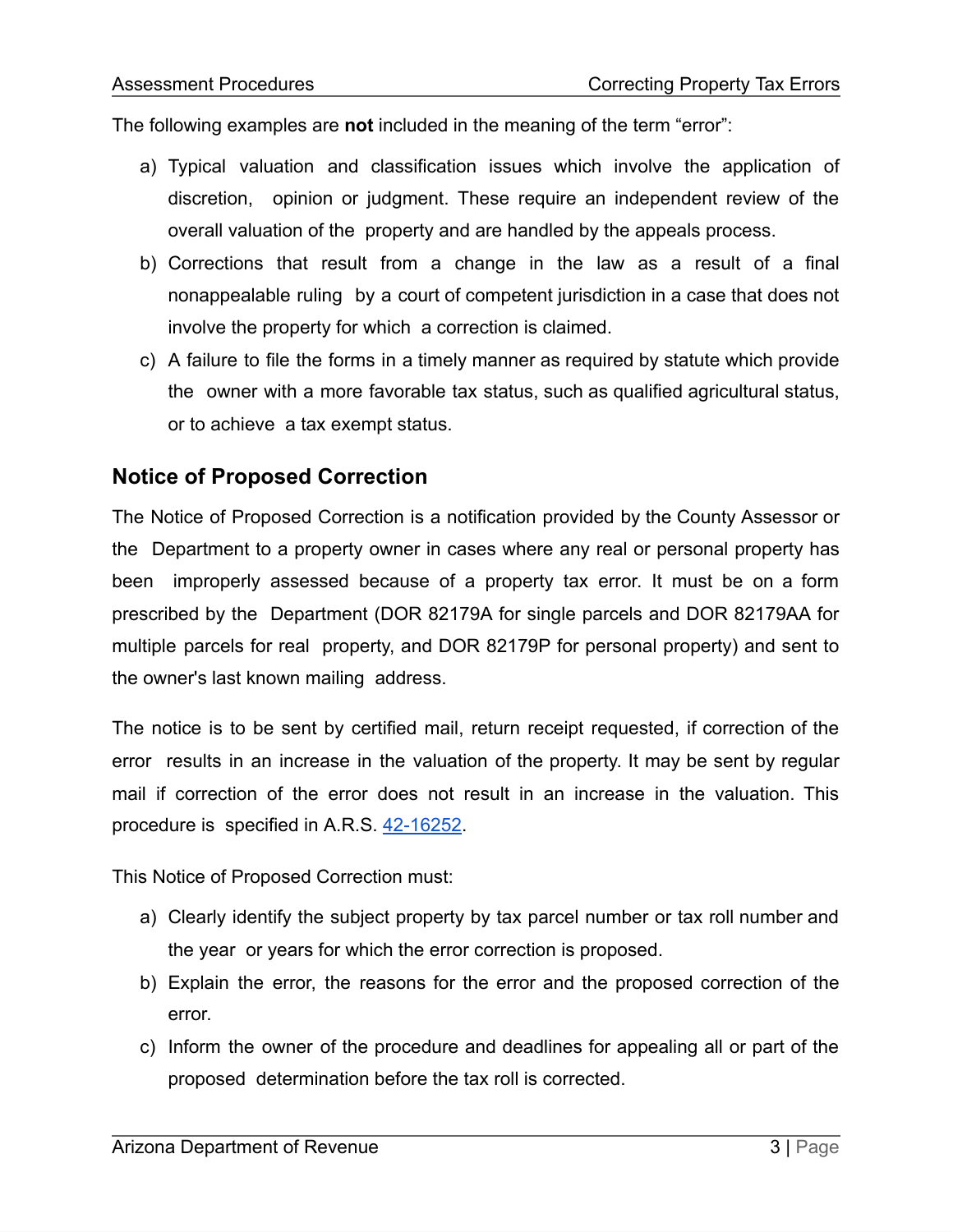The owner may file a written response with the taxing authority that sent the notice to either consent to or dispute the proposed correction and state the grounds for disputing the correction. If the owner of real property consents to the proposed correction in part and disputes the valuation issue(s) arising from the correction, the response must state the method(s) of valuation on which the owner bases the determination of value. If the appeal is based on:

- 1. The market approach, the response shall include the full cash value for at least one (1) comparable property within the same geographic area as the property in question or the sale of the property in question.
- 2. The cost approach, the response shall include all costs (including architectural fees, construction finance costs, builder's profit, etc.) to build or rebuild the improvement(s), plus the land value.
- 3. The income approach, the response shall include a completed and notarized Income and Expense Statement (DOR [82300](https://azdor.gov/forms/property-forms/income-and-expense-statement)).

Failure to file a written response within thirty days of receipt of the notice constitutes consent to the proposed correction unless the owner requests an extension of time within the same thirty days after receipt of the notice. If the extension is granted by the taxing authority, any owner response not filed within the extended due date constitutes owner consent to the proposed correction.

If an owner of real property consents to the proposed correction, the tax roll shall be promptly corrected to allow property taxes to be levied and collected, but no tax, interest or penalty may be imposed for any tax year preceding the date of the Notice of Proposed Correction. If requested by the owner, the County Assessor or the Department, whichever sent the notice, shall meet with the owner or owner's representative in any case in which the owner has timely filed a written response disputing the proposed correction.

If the parties fail to agree on all or part of the proposed correction, the County Assessor or the Department shall serve a notice on the owner by certified mail advising the owner that the error will be corrected within forty-five days unless the owner files an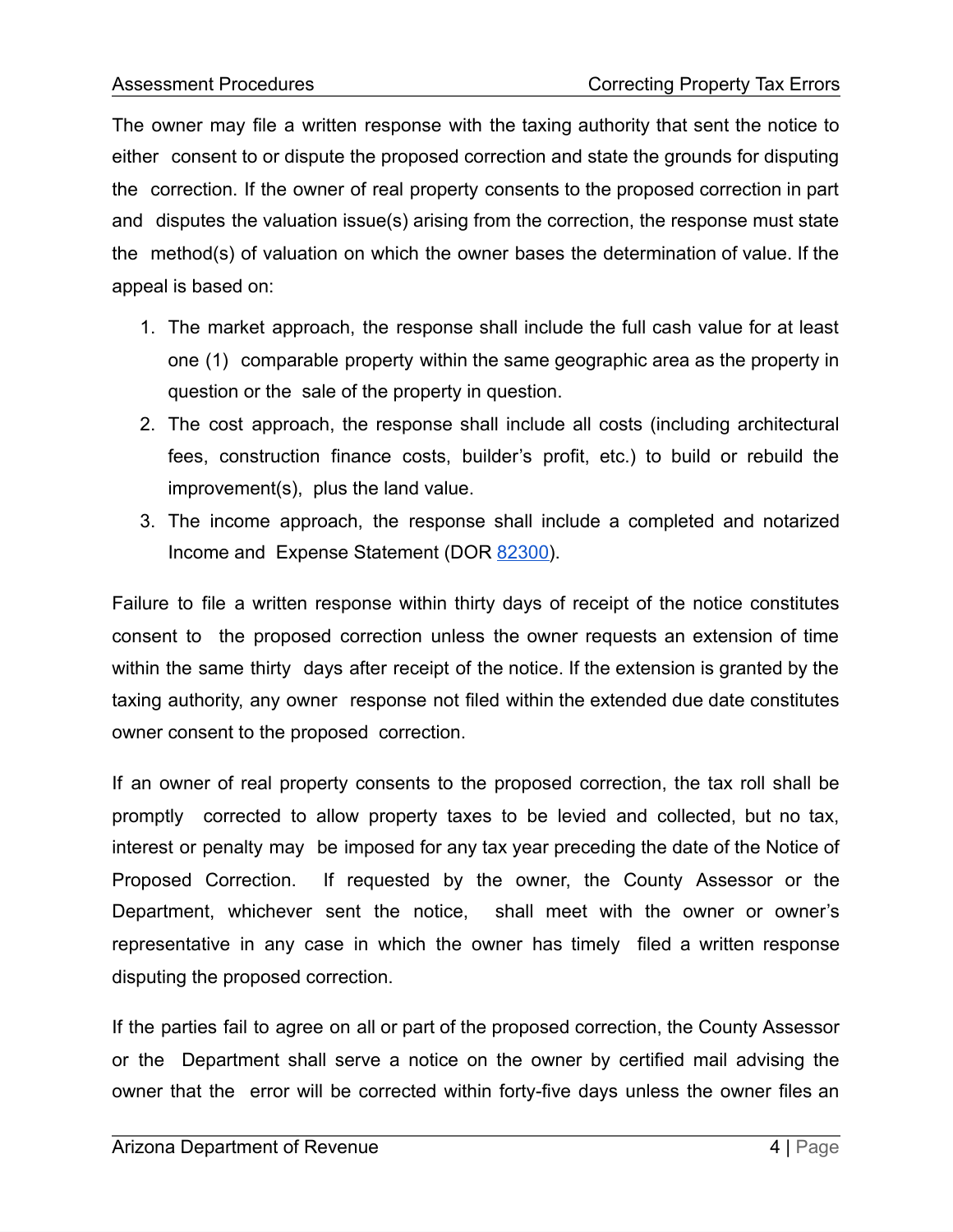appeal with the County Board of Equalization, if one is established in the county, or, should no County Board of Equalization be established in that county, with the State Board of Equalization. If the owner fails to file the petition with the County Board or the State Board of Equalization, whichever appropriate, within thirty days after the notice is mailed, the appeal is barred.

Any taxes assessed are delinquent if not paid within sixty days after the date the supplemental billing is mailed to the owner. If taxes were overpaid, these taxes shall be refunded with interest as provided by law within ninety days after correction of the tax roll. The County Assessor or the Department must include an appeals petition form with any such notice and an explanation of the appeals process. Petition for Review of Proposed Correction (DOR 82179C) is the appeal form the owner should use. Pursuant to A.R.S. [42-16252,](https://www.azleg.gov/viewDocument/?docName=http://www.azleg.gov/ars/42/16252.htm) the owner may appeal valuation issues that arise from the proposed correction.

The County Board or State Board of Equalization must hold a hearing on the proposed correction within thirty days and issue a written decision pursuant to the Board's rules. Any party dissatisfied with the decision of the County Board or State Board of Equalization may appeal that decision to the Court within sixty days after the date the County Board of Equalization mails its decision, or within sixty days after the date of the State Board of Equalization's written decision. Any additional taxes that were determined to be due must be paid in a timely manner before they become delinquent in order for the Court to have jurisdiction over the matter.

#### **Self-Reporting of Personal Property Tax Error**

If an owner whose personal property taxes have been assessed in error reports the error to the taxing authority prior to receipt of a Notice of Proposed Correction, no penalty may be applied. The tax roll shall be corrected in order to levy and collect the property taxes due for the period affected by the error. A.R.S. [42-16253.](https://www.azleg.gov/viewDocument/?docName=http://www.azleg.gov/ars/42/16253.htm)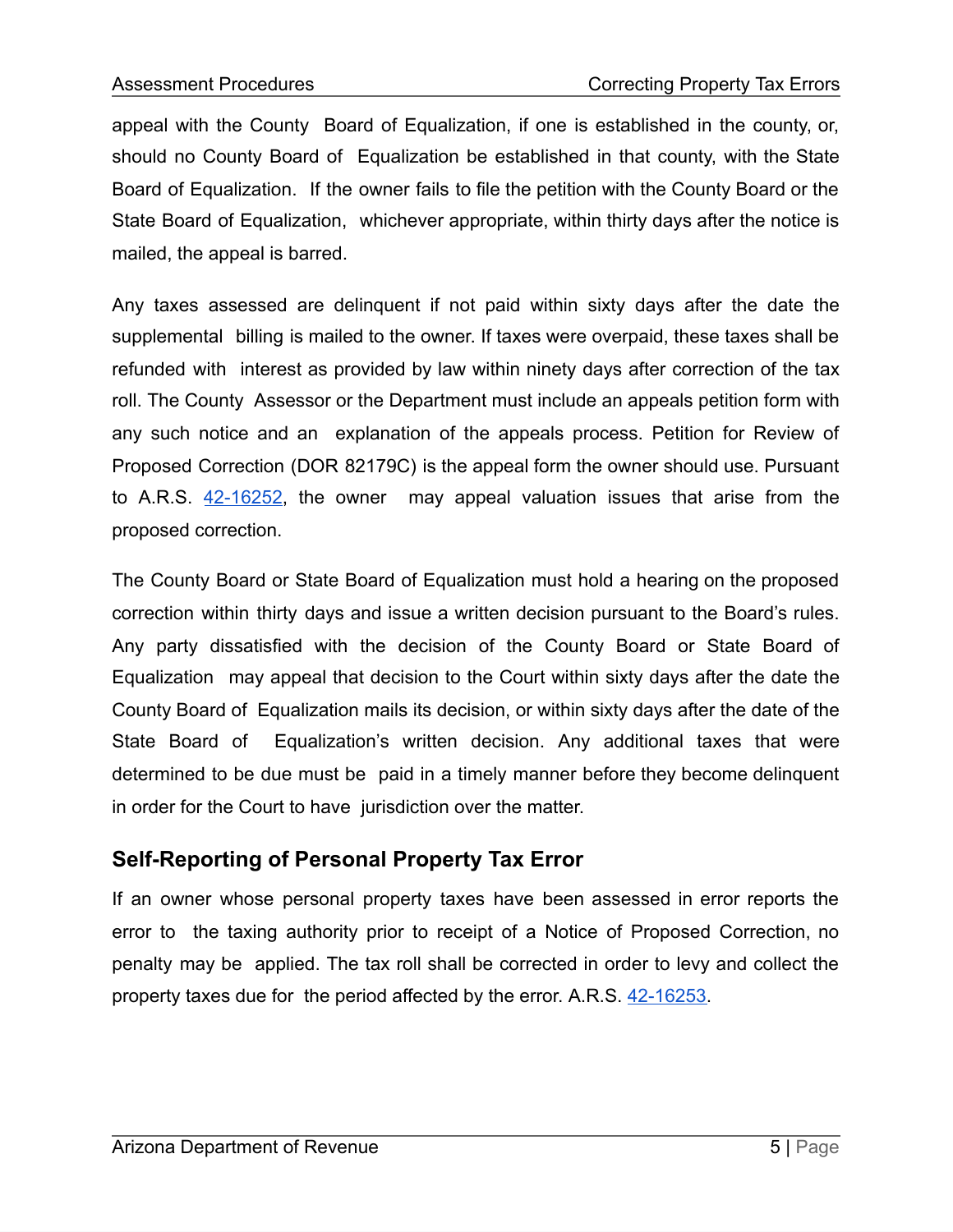### **Taxpayer Notice of Claim**

The Taxpayer Notice of Claim is a notification supplied by the owner to the appropriate tax officer in cases where the owner feels the property has been assessed improperly due to a property tax error. This notice of claim shall be filed as follows:

- 1. If the alleged error concerns the valuation or classification of the property by the County Assessor, the notice shall be filed with the County Assessor.
- 2. If the alleged error concerns the valuation or classification of the property by the Department, the notice shall be filed with the Department.
- 3. If the alleged error concerns the imposition of any tax rate, the notice shall be filed with the County Board of Supervisors.

This notice must be on a form prescribed by the Department (DOR 82179B for single parcels and DOR 82179BB for multiple parcels for real property, and DOR 82179PT for personal property) and must be filed in person or by certified mail. This procedure is specified in A.R.S. [42-16254](https://www.azleg.gov/viewDocument/?docName=http://www.azleg.gov/ars/42/16254.htm). The notice of claim must:

- a) Clearly identify the subject property tax parcel number or tax roll number and the year or years for which the correction is proposed.
- b) State the claim and the evidence to support the claim for error correction.

The tax officer may file a written response to the owner within sixty days of receipt of the Taxpayer Notice of Claim, either consenting to or disputing the error. The grounds for disputing the error must be stated. Failure to file a written response to the owner within sixty days constitutes consent to the claim and the County Board of Supervisors shall direct the County Treasurer to correct the tax roll on the owner's written demand. This written demand must be accompanied by proof of the date of the Taxpayer Notice of Claim and show that the tax officer failed to dispute the claim of error within the sixty day time period that is specified.

If the tax officer disputes the error, the tax officer shall notify the owner of the time and date for a meeting between a representative of the tax officer and either the owner or a representative of the owner. If, after the meeting, the parties agree on all or part of the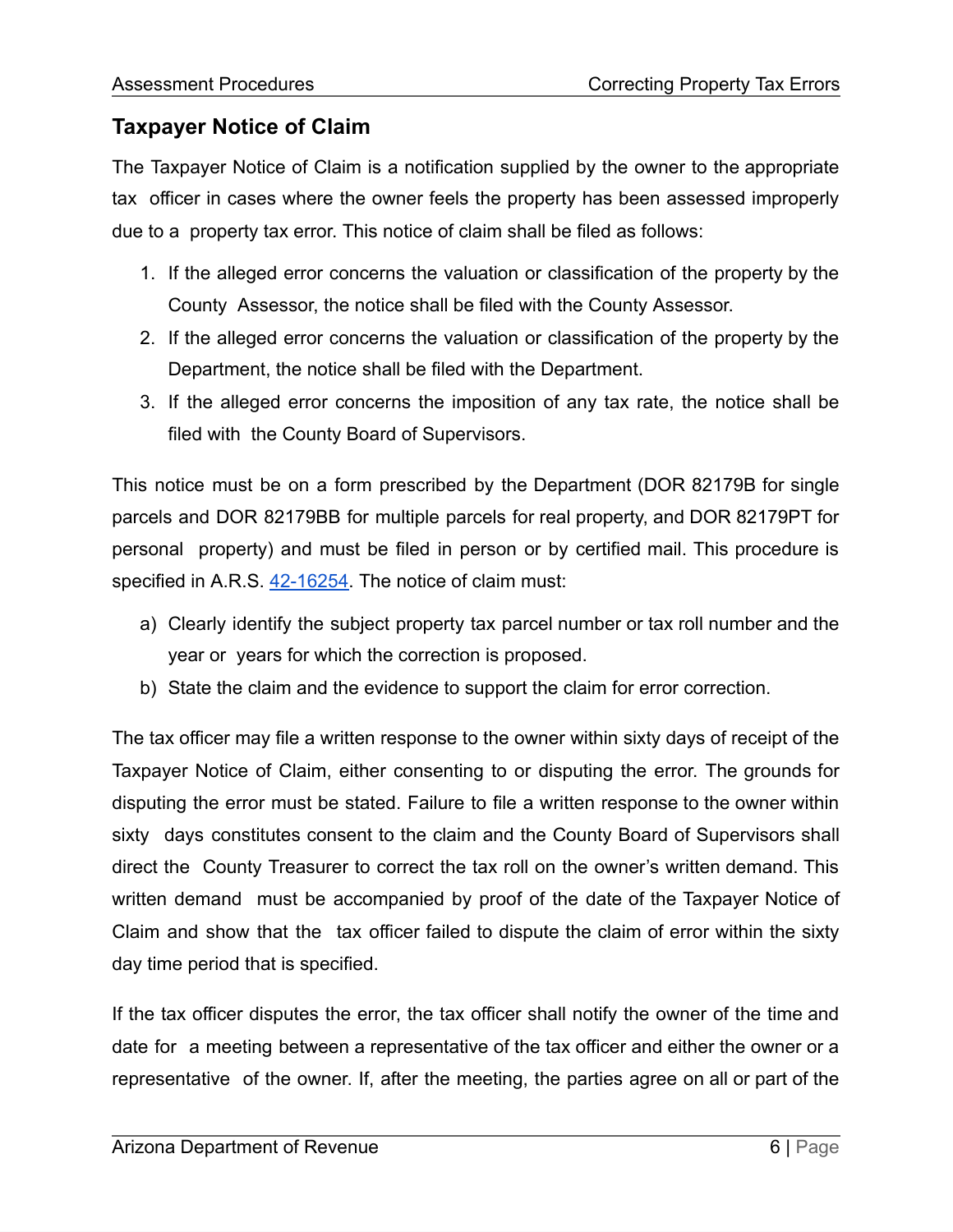proposed correction, the Board of Supervisors shall direct the County Treasurer to correct the tax roll to the extent agreed, and any taxes that have been overpaid shall be refunded with interest as provided by law within ninety days after the tax roll is corrected or pursuant to A.R.S.  $42-16214$ . Any additional taxes owed by the owner shall be assessed by supplemental billing plus interest as provided by law and such taxes are delinquent if not paid with sixty days after the date the supplemental billing is mailed to the owner.

If the parties fail to agree to all or part of the proposed correction, the owner may file a Petition for Review of Taxpayer Notice of Claim (DOR 82179D) with the County Board or State Board of Equalization, whichever is appropriate, and shall send a copy to the tax officer by certified mail. This petition must be filed within one-hundred-fifty days after the notice of claim was filed or it is barred. On receiving the petition the County Board or the State Board of Equalization must hold a hearing on the proposed correction within thirty days and issue a written decision pursuant to the County or State Board's rules. Any party that is dissatisfied with the County Board of Equalization's decision may appeal to the Court within sixty days after the County Board's decision is mailed. Any party dissatisfied with the State Board of Equalization's decision may appeal to the Court within sixty days after the date of the Board's written decision. Any additional taxes determined by the County or State Board to be due must be paid before becoming delinquent. In addition, in order for an owner to recover a refund for taxes paid in a preceding tax year as a result of the error, all taxes levied and assessed against the property for the tax year must be paid before delinquency in order for the Court to retain jurisdiction over the matter.

#### **Evidence That May be Considered at Hearings**

At any hearing before the County Board or State Board of Equalization, or the Court, any of the parties may present any evidence regarding property tax errors regardless of whether a Notice of Proposed Correction or Taxpayer Notice of Claim was filed. The County and State Boards of Equalization or the Court has jurisdiction to make any such correction. The Arizona Revised Statutes relating to correction of property tax errors do